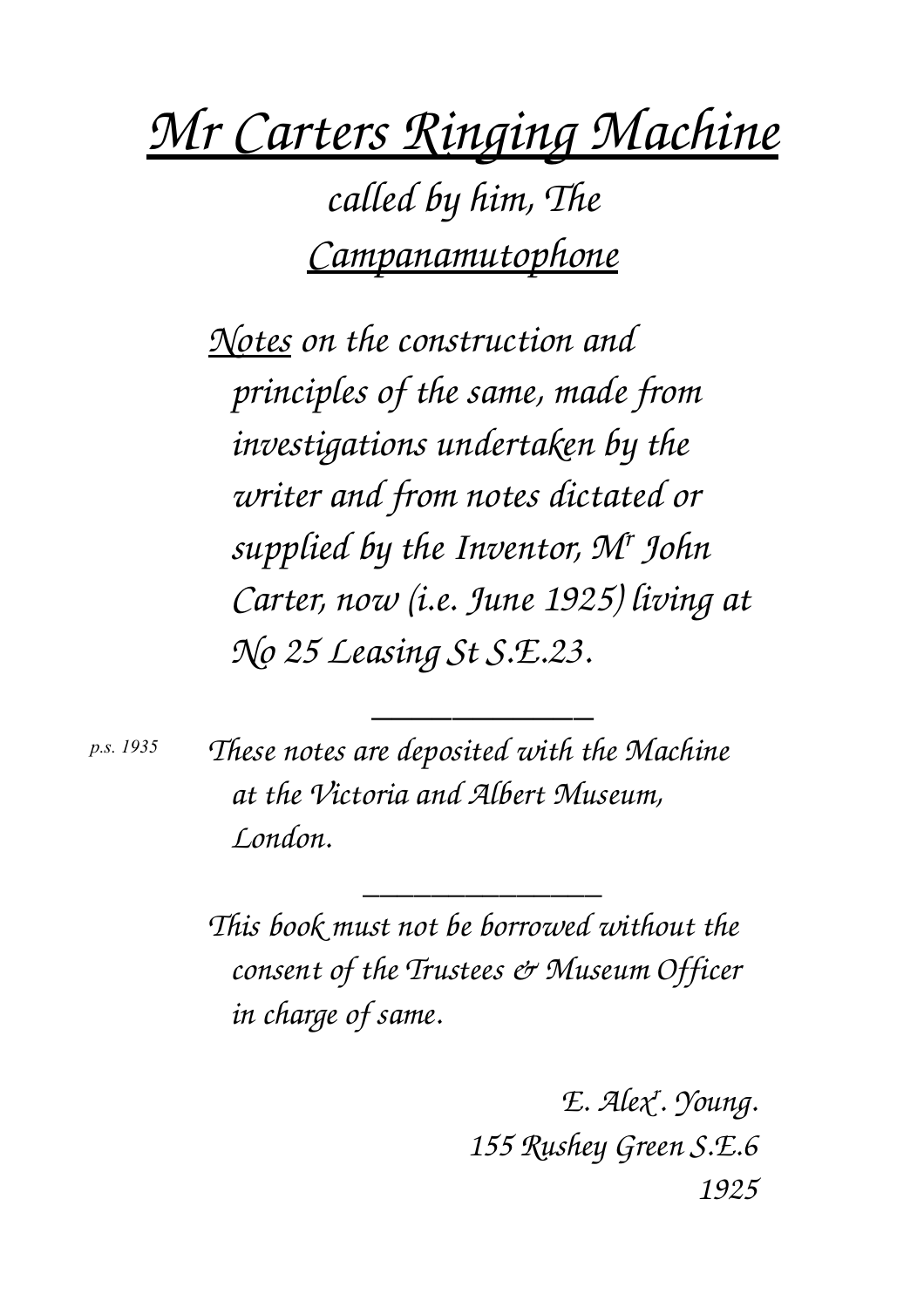*The Machine is deposited, on permanent loan, at the Science Museum, South Kensington, London. This was arranged by M<sup>r</sup>Carter shortly before his death in 1926. p.s. 1935*

> *Mr Carter gave the control of the Machine to the Central Council of Church Bell Ringers, and appointed its Secretary – M<sup>r</sup> E Alex<sup>r</sup> Young, together with the Rev C.D.P. Davies, as the first two Trustees. M<sup>r</sup>Davies dying in 1931, the Council then appointed M<sup>r</sup> A.A. Hughes, of the Whitechapel Bellfoundry, in his stead. It also appointed two Demonstrators : Messrs G.R. Farndon & W Sharman and authorised them to charge a fee of half a guinea each for attending to demonstrate the Machine. M<sup>r</sup> Farndon dying in 1934, the council appointed* [ ed: the text breaks off here.]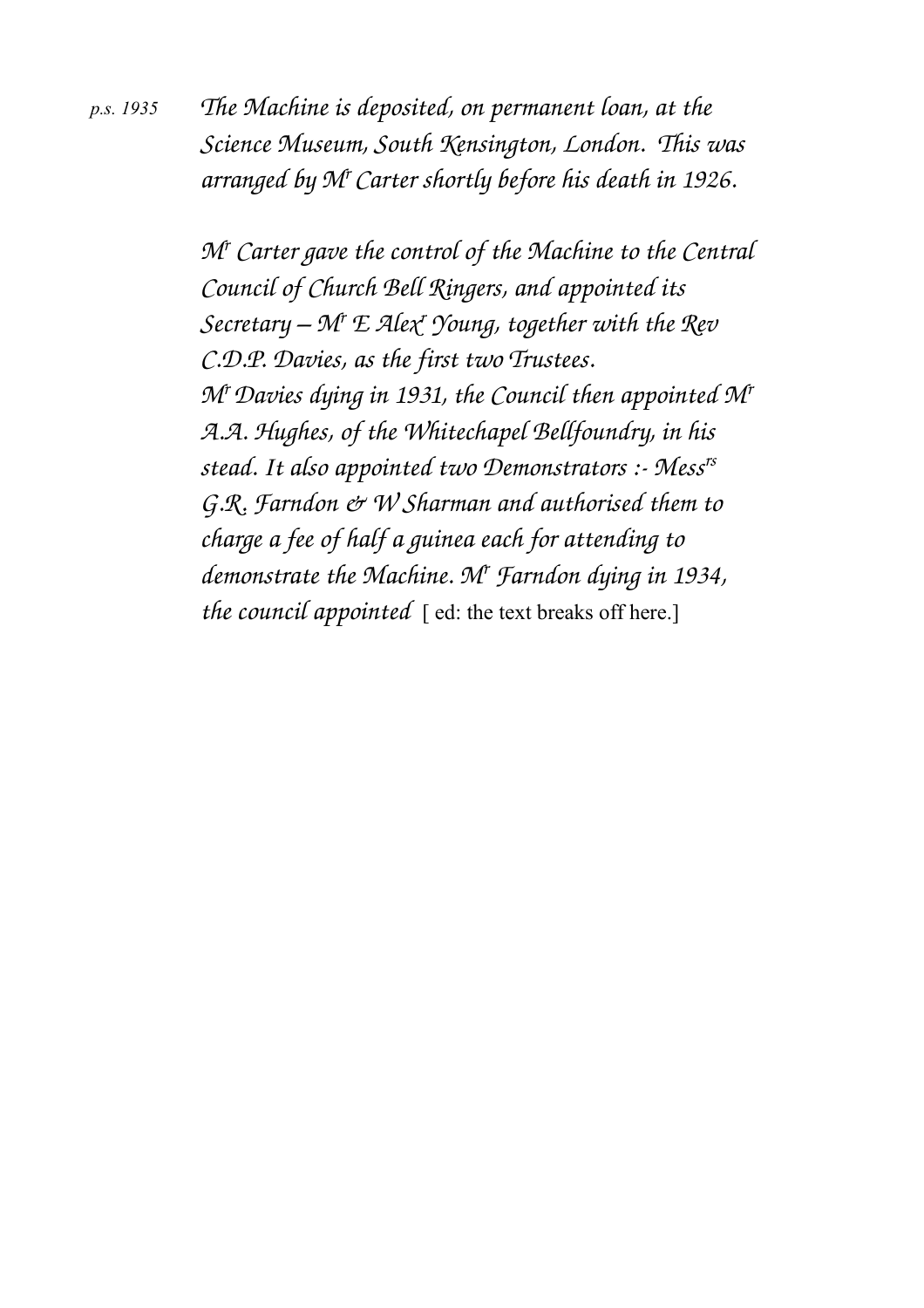## *HISTOR Y*

*The Machine has been evolved from the Art of Ringing, peculiar to and as practiced in England. This Art consists of causing a certain number of Bells tuned together to a proper musical scale, to strike or sound one after another in varying sequences or "Changes".*

*The Changes are subject to accepted Rules as agreed by Ringers, a primary one being that no bell shall move more than one place at a time, nor ordinarily remain in one place more than two blows. and also that no change shall repeat in the series (either short or long) which it is desired to demonstrate. The Changes, so governed, are capable of infinite variety so far as ordinary practice is concerned.*

*Mr Carter himself, being a Ringer of great accomplishment and skill and also a composer of many "Peals" and an inventor of several "Methods", was fully alive to the principles geverning the production of Changes in the many Methods. Any ordinary Ringer so gifted would, from the very knowledge of the intricacy of the Art, have deemed it impossible to have designed a machine himself, which should produce mechanically a reproduction of any number of Changes in any Method to which such a machine might be set. But M<sup>r</sup> Carter had, besides his Ringing knowledge and inventive gifts, the good fortune to be a Master Craftsman at his Trade : that of a Pistol-maker. He was also an adept at all sorts of small and delicately adjusted mechanical contrivances. To one so qualified therefore, if at all, might fall the lot of becoming the Inventor and at the*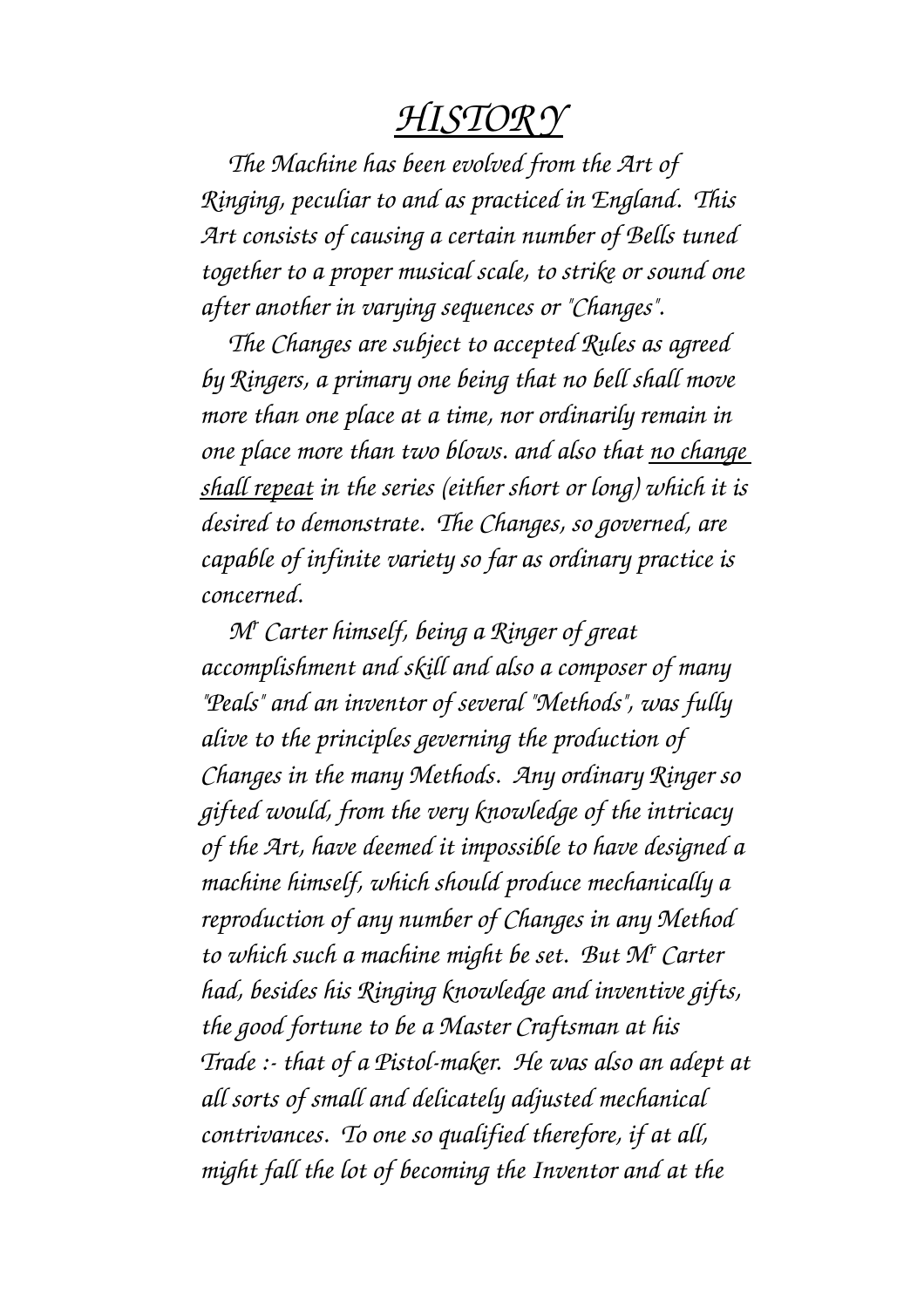*same time the Maker of the Ringing Machine.*

*Mr John Carter took up "Ringing" in 1873 when nearly 20 years of age, he having been born in 1854, and soon gave evidence of a natural aptitude for the Art. He rang his maiden peal ( 5040 Grandsire Triples ) at Willenhall in June 1874, and his first peal as a conductor was rung in February 1876 ( Holts Original 5040 of Grandsire Triples ). During this time M<sup>r</sup> Carter was working in West Bromwich for M<sup>r</sup>Paul Cashmore, a pistolmaker and also incidentally a fellow Ringer. He worked with him until 1880 when he entered the works of Messrs Webley, well known in the same trade, with whom he remained until his retirement in 1918. About the year 1890 M<sup>r</sup> Carter, using Birmingham as a centre, was wont to organise bands of ringers to travel to the* Bell-towers of the surrounding district in order to ring *peals of 5000 ( &upwards ) Changes. It was upon one such occasion, having arranged a peal at Perry Bar he was travelling to his destination by tramcar ( some 3 or 4 miles. ) To pass the time he reverted to an idea that had struck him casually that morning & soon found himself deeply absorbed in it. So much, indeed, did he concentrate his mind upon it that it excluded all else. The idea was The Ringing Machine, and by the time he* reached Perry-Bar, it had already taken practical shape *in his mind, so far as the working principles and shape of the machine were concerned. It need only be added that the peal broke down, for the Inventor was too full of his new idea to conduct a peal, and was indeed to the surprise of his band of ringers, hardly able to ring at all. To follow in M<sup>r</sup> Carter's own words. "I was so anxious,*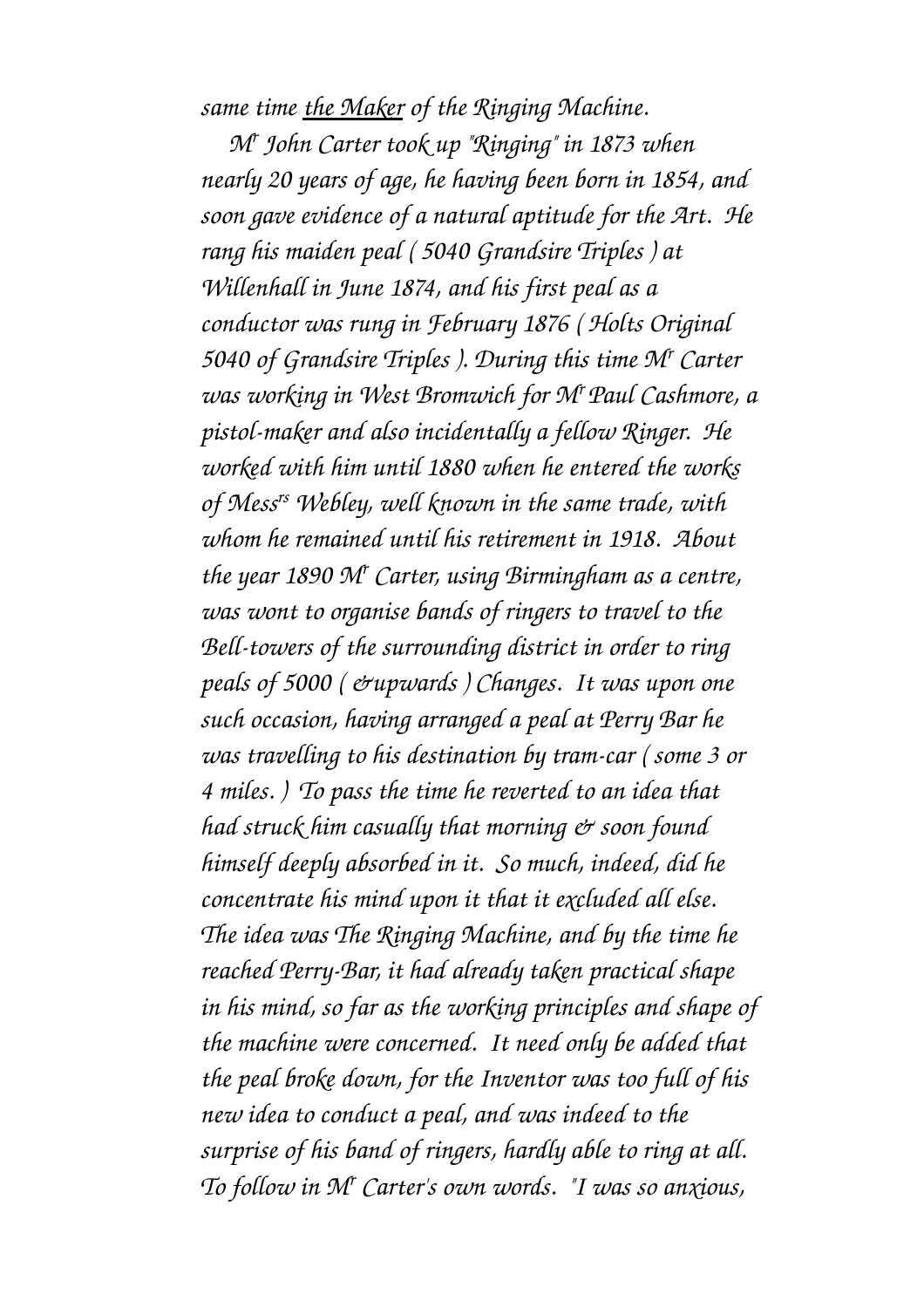*that when I got home, I wished to start plotting it on paper, and it was only the lack of materials that made me wait 'til Monday. However, that morning I bought my drawing paper before going to work and that night I got out my drawing board and instruments and started my working drawings. These amounted in time to some 30 sheets, but I was soon able to determine the frame and let the finer details wait. I made a model of the frame in boxwood and M<sup>r</sup>W Godden, who worked for Messrs Barnwells, the Bellfounders, got it cast for me in gunmetal."*

*It would appear that though the work was thus well started it was a labour of many years before it was brough to completion. M<sup>r</sup> Cart'ers working day, and a full one, was put in at Webleys, some of his spare time must necessarily be devoted to Ringing, but the remainder of it went to the Machine and Mrs Carter says that it absorbed the whole of his own time in the evenings and many a Saturday and Sunday.*

*It was a long time ere each of the complicated pieces of mechanism were duly finished and assembled to be fitted to each other*  $\acute{\mathrm{e}}$  *to the frame and before they were able to justify not only the Inventors skill and patience, but his confidence that what worked well on paper would work in practice. This period extended over some 15 years. He says "During this time the fact that I was working upon the Machine became known and many of my Ringing friends who had heard of the job upon which I had embarked, deemed it impossible. When I had got it into shape and was satisfied that it was working, I invited some of my Ringing Associates in to see it*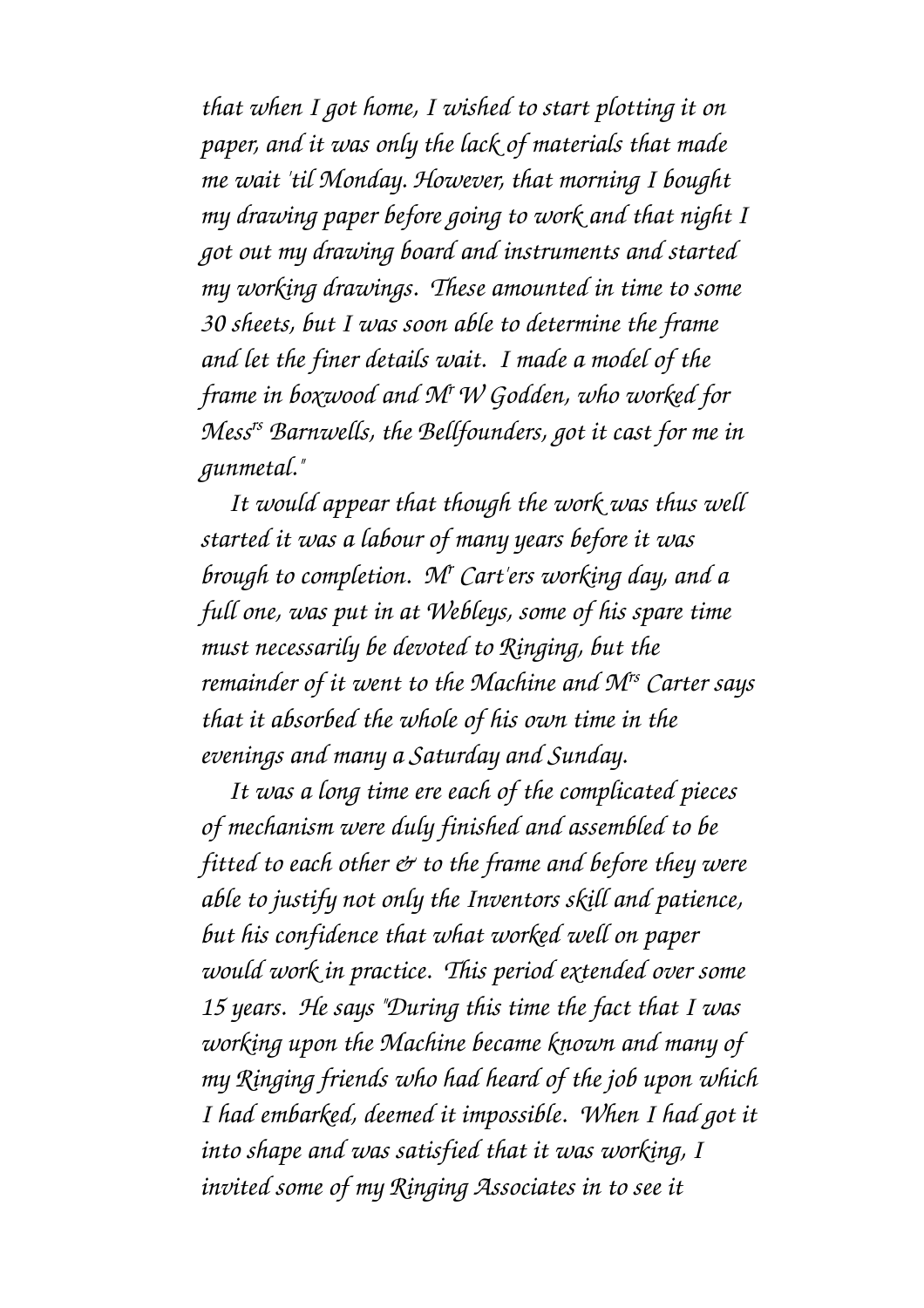*amongst others Messrs Groves, Walker, Kent, Mitchell & Smith. It was then being driven by a foot-lathe, and I rang them a course of 'Duffield Maximus' [†](#page-5-0) they being all much impressed."*

*If at this time the Inventor had "let well alone", the Machine today would have presented itself in all its completeness and showing his idea finished with a Unity far more telling than we find today. At that time present 12 gongs ( kindly given by M<sup>r</sup> John Taylor ) were not used, but 12 cup bells which were fixed along the top of the Machine, on a common spindle and these were struck by hammers actuated from below. The reason this arrangement was abandoned was due to Sir A Heywood, whose interest in the Machine was now quickened. Sir Arthur came with the Rev C.D.P. Davies and the Machine being successfully demonstrated to them, he, though delighted with the Machine, thought the bells poor in tone and the striking mechanism too noisy. The result was the bells were taken off the Machine and* placed within a fan-shaped Table-box and connected *electrically with it. Sir Arthur also arranged for a gasengine and an electric motor. M<sup>r</sup> Carter next connectd the Machine, to his piano keyboard, by means of an ingeneously contrived box of levers, electrically controlled. He had also arranged M<sup>r</sup> Taylors gongs for use but the mechanical contrivances proved faulty. The Machine thus lost its unity, tho' hundreds of Ringers from all parts came to see it and to hear it ringing various changes upon the piano. It also lost its very ingenious attachment whereby the changes were printed*

<span id="page-5-0"></span><sup>†</sup> [ed: a note was added above this to read 'Stedman Cinques' ]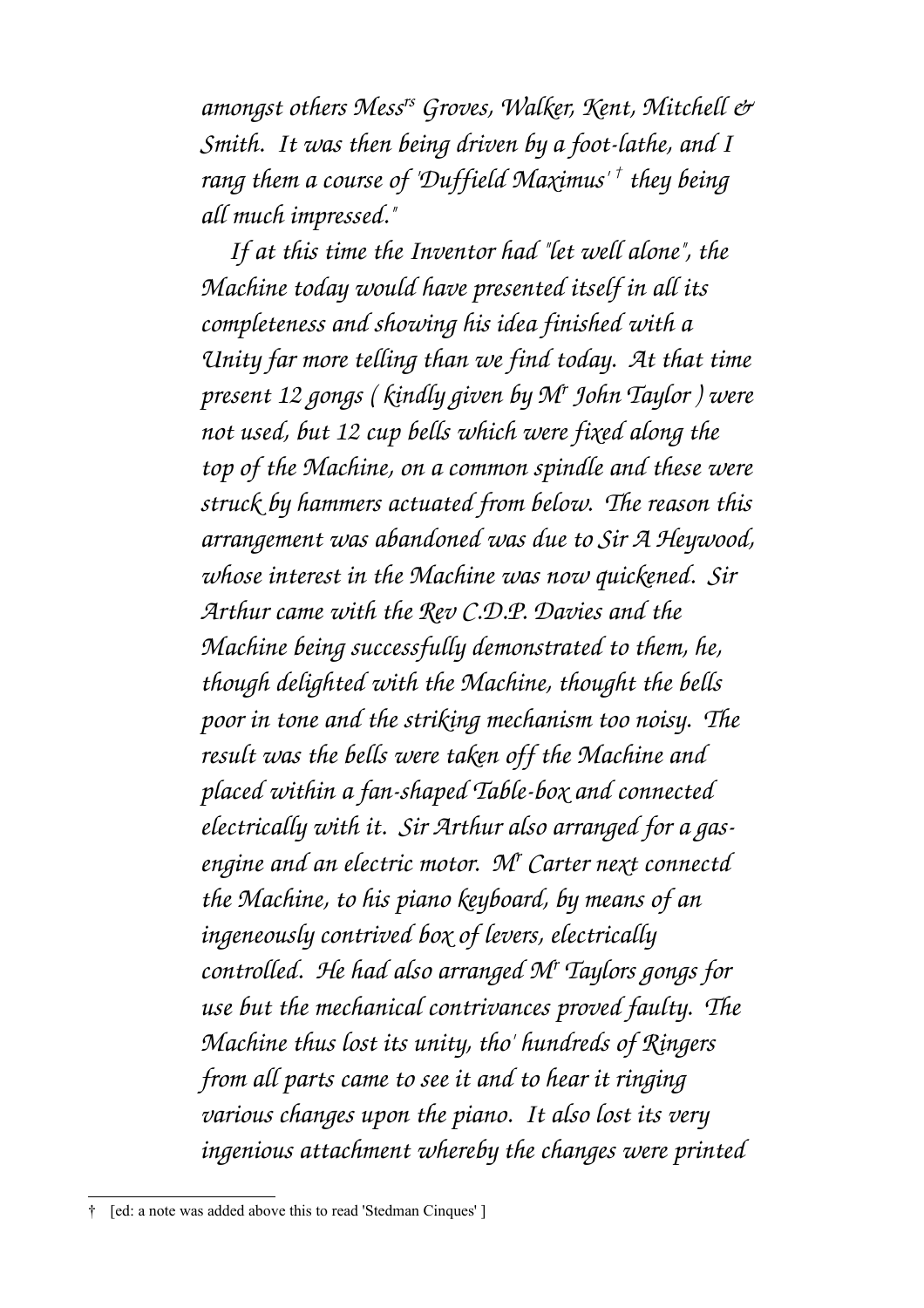*off on a reel of paper, the motor not proving strong enough to take the work. The reel for the diagrams, however, it was found possible to retain.*

*In 1920 ( Dec ) M<sup>r</sup> Carter came to reside at his present address bringing his Machine with him and adapting it to be driven from accumulators. Being desirous of ringing a Peal ( very long deferred ) he availed himself of the offer of a neighbouring friend and Ringer, M<sup>r</sup> E.A. Young, to move it to the latters house. This enabled M<sup>r</sup> Carter to use the Public Electric supply. He now thought that he could again turn to M<sup>r</sup> Taylors gongs and this time built them up successfully in their present box. He was the more influenced to this inasmuch as at a public demonstration the "The Ancient Socy of College Youths," given at The "City Tavern" the piano rendering of the changes had been somewhat disappointing.*

*On the occasion of M<sup>r</sup> Carter's 70th Birthday 1924 a very successful demonstration of the Machine & the Battery of Gongs was given, at M<sup>r</sup> Young's house, 277 Stanstead Road, Forest Hill. A number of representative ringers were invited and some 20 attended including the Rev C.D.P. Davies, Winney A Langdon & also Miss E Parker of the Ladies Guild &, on behalf of the Victoria & Albert Museum, M<sup>r</sup> Lankester Jones ( Science Sect<sup>n</sup> . ) attended, he having already evinced great interest in the Machine on account of its proposed Connection with the Camanpological Exhibit at the Museum. An account of the Methods rung and aslo a photograph of M<sup>r</sup> Carter with his Machine appeared in the next N<sup>o</sup> of the "Ringing World." It is noteworthy that the only visitor*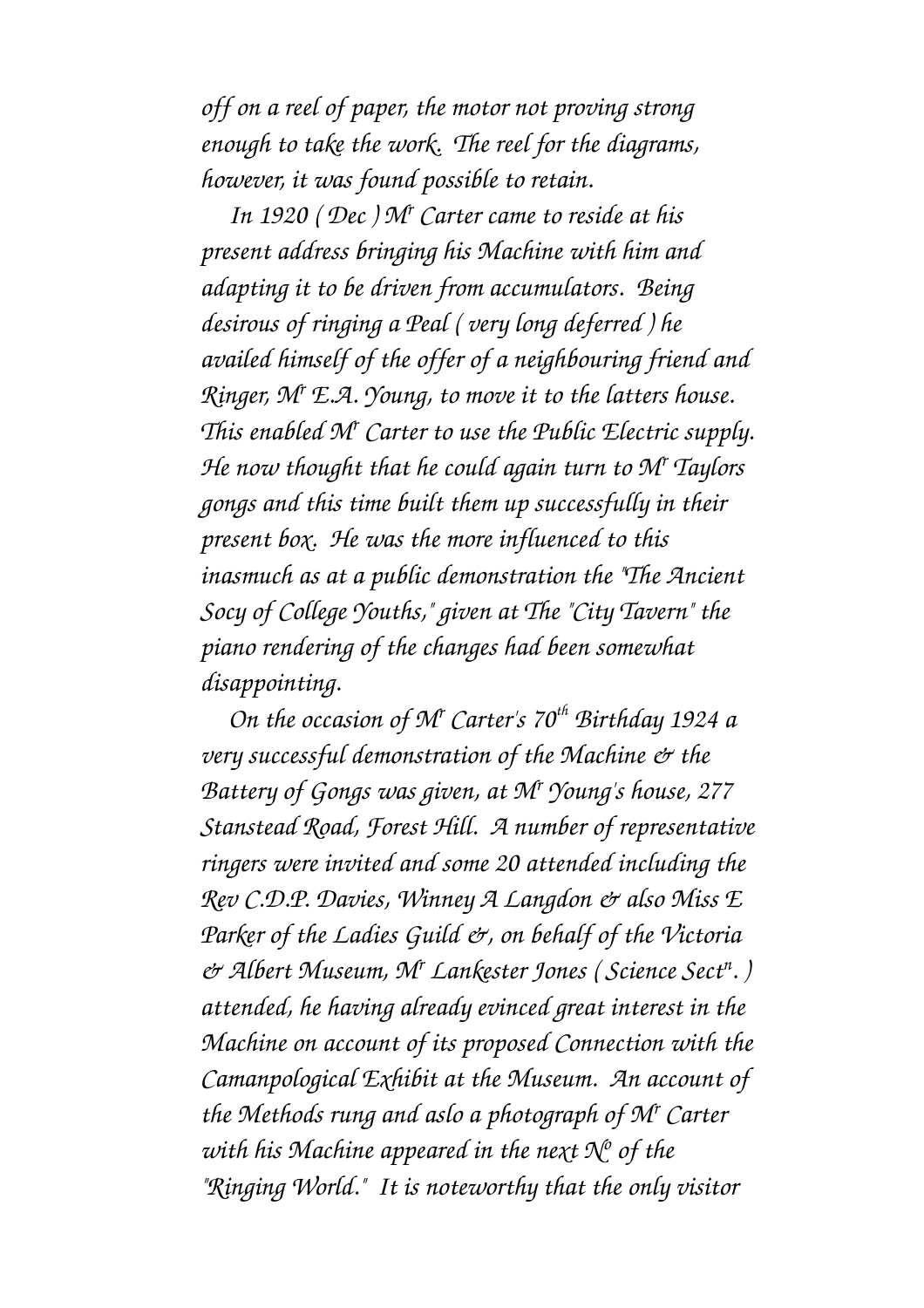*successful in "calling" a "touch" upon the Machine, was Miss Parker, ( A Touch of Grandsire Triples and afterwards, at M<sup>r</sup> Carter's request, one of Stedman Triples, both of which were well brought round. )*

*EAY*

*p.s. 1935*

*The above was compiled from many notes, partly taken down in shorthand, made at various interviews with M<sup>r</sup> . Carter. It was read over to him with much interest and concurrence.*